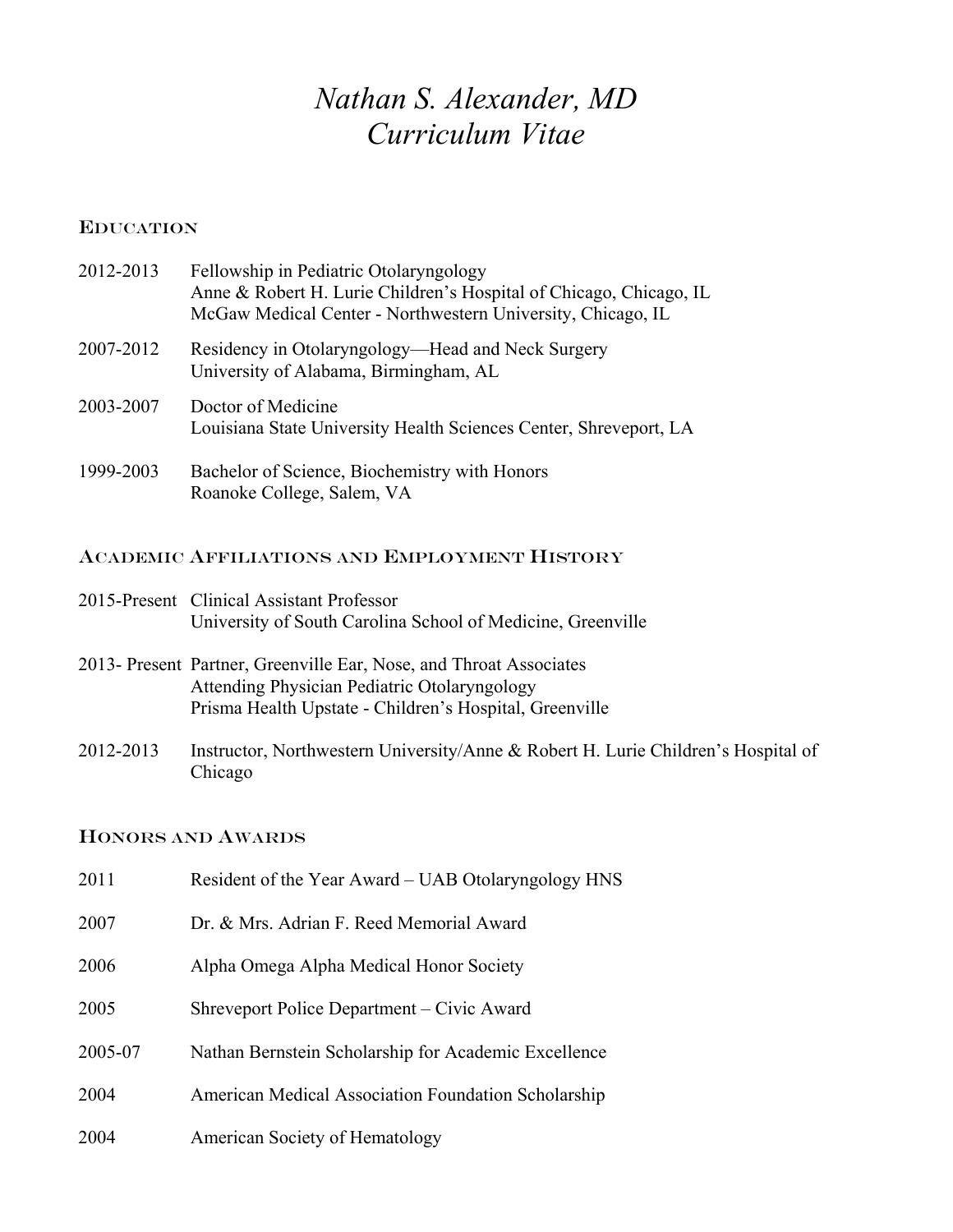|         | - Medical Student Award/Scholarship                           |
|---------|---------------------------------------------------------------|
| 2003    | Jeffery Charles Bergeson Award & Scholarship                  |
| 2003    | Who's Who of American Colleges                                |
| 2003    | Fintel Senior Scholar Award & Scholarship                     |
| 2003    | James Lewis Howe Award in Chemistry, ACS - Blue Ridge Section |
| 2003    | Balfour Award, Sigma Chi Fraternity                           |
| 2003    | Phi Beta Kappa Award                                          |
| 2002-03 | Sigma Chi Fraternity President, Roanoke College               |
| 2002    | Cancer Research Training Award, CCR, NCI, NIH                 |
| 2001    | Bondurant Research Award/Fellowship, Roanoke College          |

## BOARD CERTIFICATION AND LICENSURE

American Board of Otolaryngology

## PROFESSIONAL MEMBERSHIPS AND ACTIVITIES

American Academy of Otolaryngology—Head and Neck Surgery

South Carolina Society of Otolaryngology—Head and Neck Surgery

Greenville County Medical Society

# PUBLICATIONS AND RESEARCH

#### BOOK CHAPTERS:

Alexander, NS, Schroeder, JW. Pediatric Pulmonology, Asthma, and Sleep Medicine: A Manual for Primary Care. AAP.

Alexander, NS, Schroeder, JW. Pediatric Obstructive Sleep Apnea Syndrome. In Pediatric Clinics of North America - Pediatric Otolaryngology. Ed by Pine, HS. Elsevier 2013.

## ARTICLES: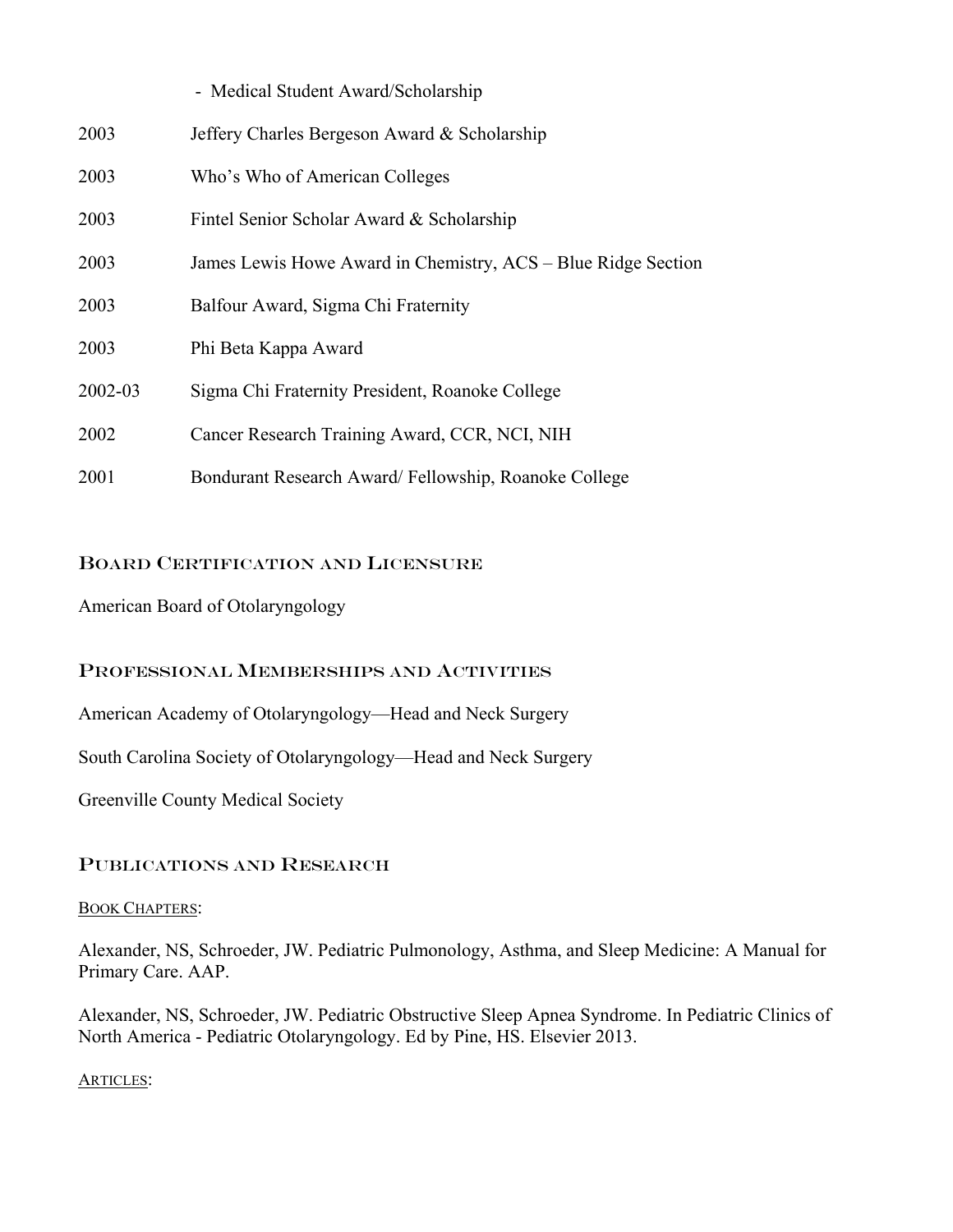Alexander NS, Boota A, Hooks K, White JR. Rapid Maxillary Expansion and Adenotonsillectomy in 9 year-old Twins with Pediatric Obstructive Sleep Apnea Syndrome: An Interdisciplinary Effort. Journal of American Osteopathic Association. 2019 Feb; 119:126-134.

Alexander NS, Lui JZ, Bhushan B, Holinger LD, Schroeder JW Jr. Postoperative observation of children after endoscopic type 1 posterior laryngeal cleft repair. Otolaryngol Head Neck Surg. 2015 Jan; 152(1):153-8.

Alexander NS, Blount A, Zhang S, Skinner D, Hicks SB, Chestnus M, Kebbel FA, Sorscher EJ, Woodworth BA. Cystic Fibrosis Transmembrane Conductance Regulator Modulation by the tobacco smoke toxin Acrolein. Laryngoscope. 2012 Jun; 122(6):1193-7.

Alexander NS, Riley KO, Woodworth BA. Treatment Strategies for Lateral Sphenoid Sinus Recess Cerebrospinal Fluid Leaks. Arch Otolaryngol Head Neck Surg. 2012 May; 138(5):471-8.

Alexander NS, Kulbersh BD, Heath CH, Desmond RA, Caron E, Woolley AL, Hill JS, Shirley WP, Wiatrak BJ. MRSA and Non-MRSA Otorrhea in Children. A Comparative Study of Clinical Course. Arch Otolaryngol Head Neck Surg. 2011 Dec; 137(12):1-2.

Alexander NS, Hatch N, Zhang S, Skinner D, Fortenberry J, Sorscher E, Woodworth BA. Resveratrol has Salutory Effects on Mucocilliary Transport and Inflammation in Sinonasal Epithelium. Laryngoscope. 2011 Jun;121(6):1313-9.

Alexander NS, Caron E, Woolley AL. Fixation Methods in Pediatric Cochlear Implants – Retrospective Review of an Evolution of Three Techniques. Otolaryngol Head Neck Surg. 2011 Mar;144(3):427-30.

Baranano CF, Sweitzer RS, Mahalak ML, Alexander NS, Woolley AL. The management of myringotomy tubes in pediatric cochlear implant recipients. Arch Otolaryngol Head Neck Surg. 2010 Jun;136(6):557- 60.

Kimchi-Sarfaty C, Alexander NS, Brittain S, Ali S, and Gottesman MM. Transduction of Multiple Cell Types Using Improved Conditions for Gene Delivery and Expression of SV40 Pseudovirions Packaged In Vitro. BioTechniques. 2004 Aug;37(2):270-275.

Kimchi-Sarfaty C, Garfield S, Alexander NS**,** Ali S, Cruz C, Chinnasamy D, and Gottesman MM. The pathway of uptake of SV40 pseudovirions packaged in vitro: from MHC class I receptors to the nucleus. Gene Ther Mol Biol, 2004 Vol 8: Issue B: 439-450.

# ORAL PRESENTATIONS AT REGIONAL, NATIONAL AND INTERNATIONAL MEETINGS:

Pediatric Grand Rounds – Greenville Health System Children's Hospital. Pathways Toward Tracheostomy Decannulation. Greenville, SC, 2017.

Invited Speaker – Neonatal Pediatric Respiratory Symposium. Neonatal Upper Airway Obstruction. Greenville, SC, 2016.

Invited Speaker – South Carolina Nurses Association. Updates in Pediatric Otolaryngology. Greenville, SC, 2015.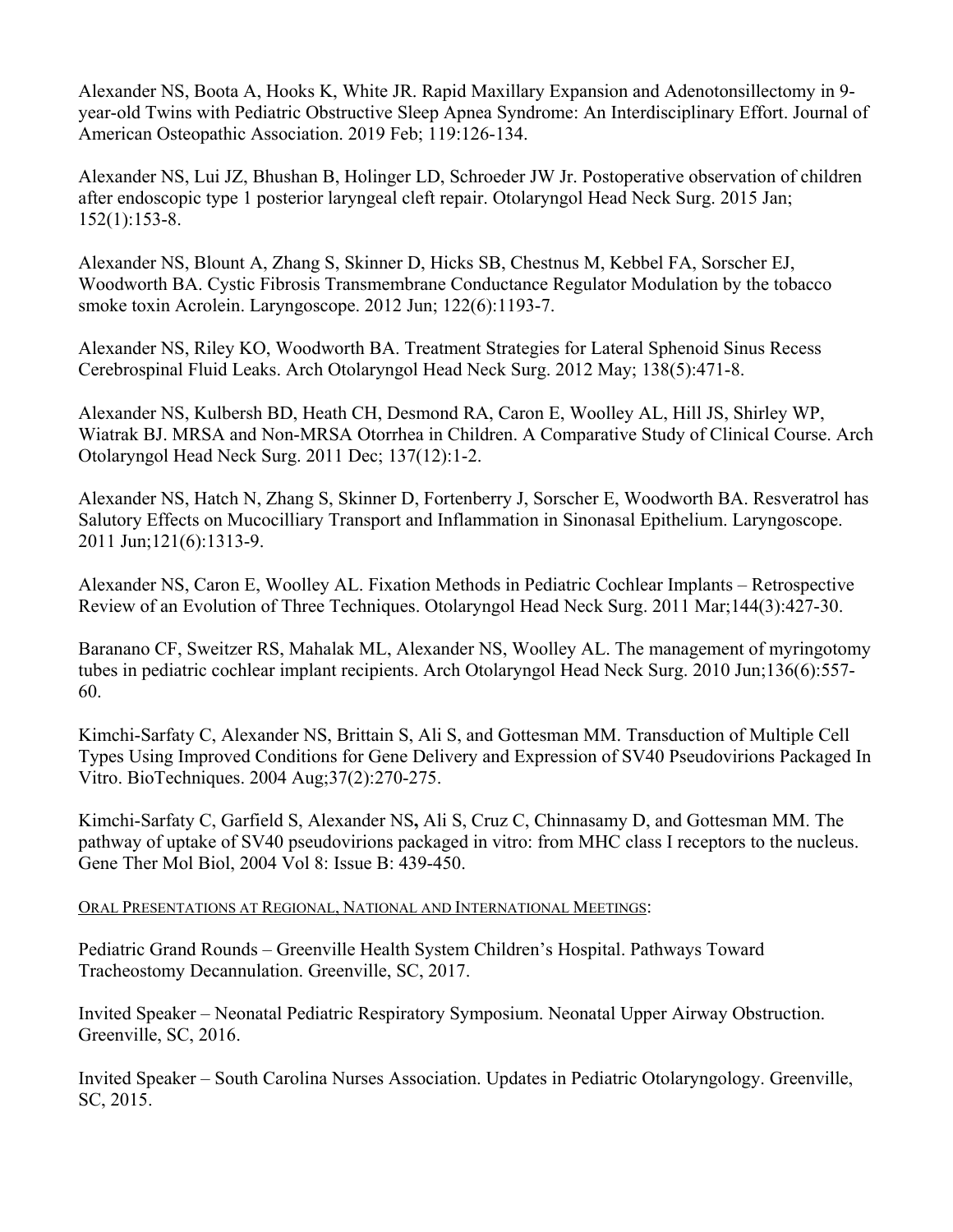Alexander NS, Hatch N, Zhang S, Skinner D, Fortenberry J, Sorscher E, Woodworth BA. Resveratrol has Salutory Effects on Mucocilliary Transport and Inflammation in Sinonasal Epithelium. UAB Otolaryngology Resident Research Day, Birmingham, Alabama, 2011.

Invited speaker – CleftNet Alabama Spring Meeting, Birmingham, AL, 2011.

Alexander NS, Riley KO, Woodworth BW. Treatment Strategies for Lateral Sphenoid Sinus Recess Cerebrospinal Fluid Leaks. UAB Otolaryngology Resident Research Day, Birmingham, Alabama, 2010.

Alexander N, Carroll W, Withrow K. Laryngeal Schwannoma – Two Cases, Two Approaches, and a Literature Review. UAB Otolaryngology Resident Research Day, Birmingham, Alabama, 2009.

Nathan S. Alexander, Angela C. Blount, Shaoyan Zhang, Daniel Skinner, Michael Chestnut, Frederick A. Kebbel, Eric J. Sorscher, Bradford A. Woodworth. CFTR Modulation by the Tobacco Smoke Toxin Acrolein. COSM, San Fransisco, CA, 2011.

Alexander NS, Hatch N, Zhang S, Skinner D, Fortenberry J, Sorscher E, Woodworth BA. Resveratrol has Salutory Effects on Mucocilliary Transport and Inflammation in Sinonasal Epithelium. Triological Society Combined Sections Spring Meeting, Scottsdale, AZ, 2011.

Alexander NS, Kulbersh BD, Heath CH, Caron E, Wiatrak B, MRSA Otorrhea Does Not Portend a More Complicated Treatment Course Than Non-MRSA Otorrhea in the Pediatric Population. American Society of Pediatric Otolaryngology, Chicago, IL, 2011.

Alexander NS, Castellanos PF. Bedside Percutaneous Dilatational Tracheotomy in Patients with Severe Respiratory Disease: The Benefits of a Novel Surgical Technique. Chest, Vancouver, BC, 2010.

Alexander NS, Sullivan BP, Rosenthal EL, Carroll WR, Desmond RA, Magnuson JS. "Clinical Outcomes Following Transoral Robotic Surgery or Primary Radiotherapy for Squamous Cell Carcinoma of the Oropharynx." Triological Society Combined Sections Spring Meeting, Orlando, Florida, 2010.

A. Sequeira, P. Patel, J. Laborde, B. Leblanc, M. Carter, N. Alexander, J. Blondin. *"Hypercalcemia in End Stage Renal Disease."* SSCI/SAFMR Conference, Atlanta, Georgia, 2006.

Nathan S. Alexander, Aalok Turakhia, Nazanin Amirghahari, Cherie Ann Nathan, William B. Klimstra, Katherine D. Ryman: *"Sindbis Virus as a Novel Oncolytic Vector for Virotherapy of Head and Neck Cancer."* The Ray A. Barlow Scientific Symposium, 2005.

Nathan S. Alexander, Aalok Turakhia, Nazanin Amirghahari, Cherie Ann Nathan, William B. Klimstra, Katherine D. Ryman: *"Sindbis Virus as a Novel Oncolytic Vector for Virotherapy of Head and Neck Cancer."* American Academy of Otolaryngology – Head and Neck Surgery, 2005.

Nathan S. Alexander, Chava Kimchi-Sarfaty, Michael M. Gottesman. *"Scaling Up the SV40 In Vitro Packaging Gene Delivery & Following the Pseudovirions' Pathway."* Chemistry Co-Curricular Enrichment Lecture Series, Roanoke College, 2002.

L Pysh, N Alexander, A Neuhs, M Vines, C Mason, and Joanna Wysocka-Diller. "*Ethylene Responses Contribute to the Phenotypes of Several Arabidopsis Root Cell Shape Mutants*" FASEB Summer Research Conference on Plant Development; Saxtons River, VT, 2002.